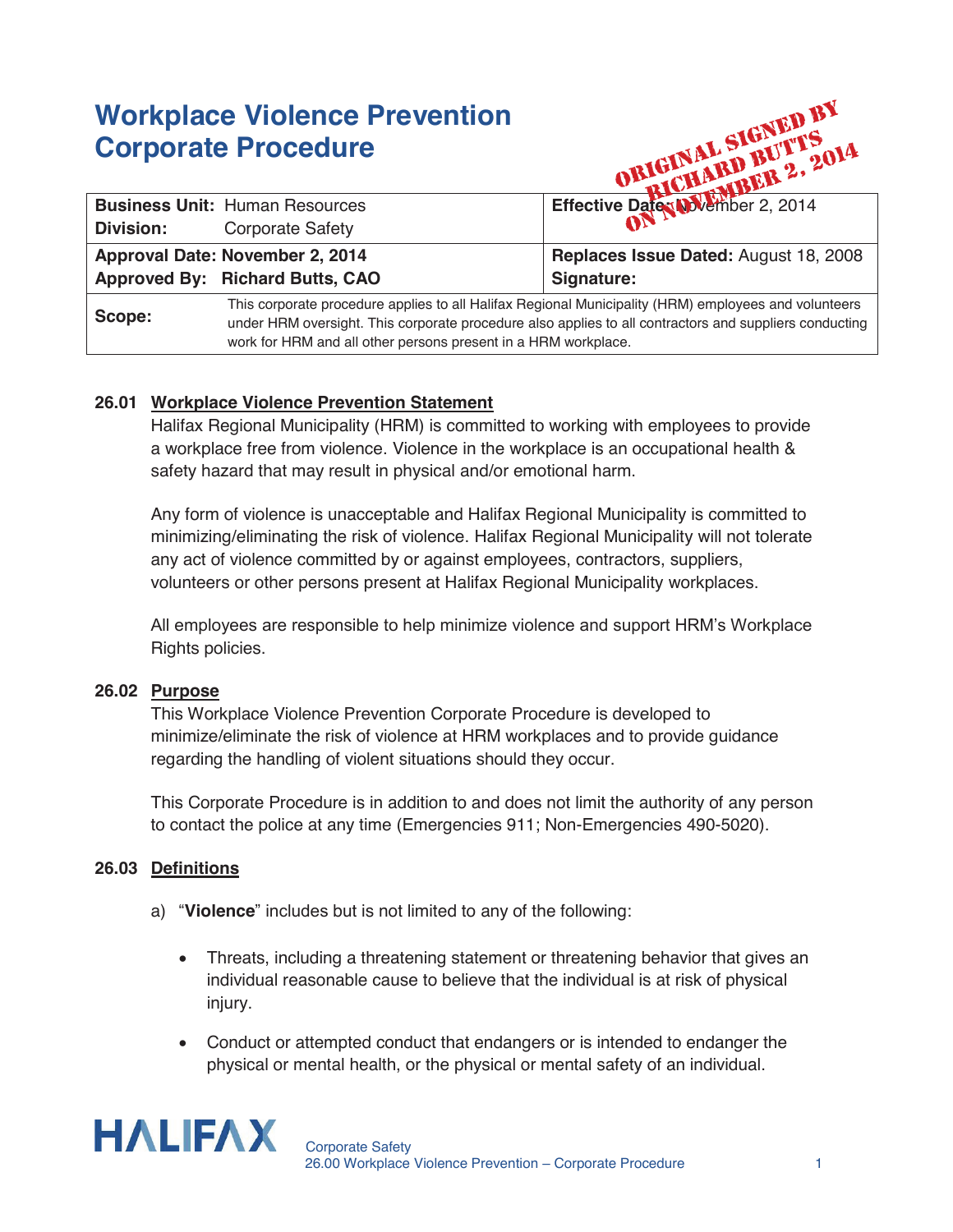- b) "**Criminal Conduct**" means behaviours prohibited under the Criminal Code, including but not limited to:
	- assault (s. 265);
	- criminal harassment (s.264);
	- intimidation (s. 423); and
	- uttering threats (s. 264.1).
- c) **"Management"** means HRM's Senior Management Team, Directors, Managers, Superintendents and Supervisors.
- d) "**Workplace**" means the physical worksite, washrooms, locker rooms, lunchrooms, training sessions, business travel locations, conferences, work sponsored social gatherings, and vehicles, whether on HRM property or otherwise.

#### **26.04 Violence Prohibited**

Violence is prohibited in the workplace and at any HRM work related or sponsored events.

No employee or other person shall bring weapons of any kind into the workplace unless issued by the Municipality to the employee for a bona fide employment purpose (i.e. police officers)).

#### **26.05 Violence Risk Assessment**

Violence Risk Assessments shall be conducted by each Business Unit in consultation with the Joint Occupational Health & Safety Committee for each type of workplace.

Each Violence Risk Assessment shall:

- Identify violence that may arise from the nature of work and type of work conditions; and
- Review the nature, impact and probability of any risks.

#### **26.06 Violence Prevention Plan**

Each Business Unit is required to complete a Violence Prevention Plan for each type of workplace.

Violence Prevention Plans address any significant risks identified in the Violence Risk Assessment process with an aim to document reasonable measures to minimize, and to the extent possible, eliminate the risk of violence. Violence Prevention Plans shall be prepared in consultation with the Joint Occupational Health & Safety Committee. The controls, measures and procedures in each Violence Prevention Plan will be communicated to the employees in that Business Unit.

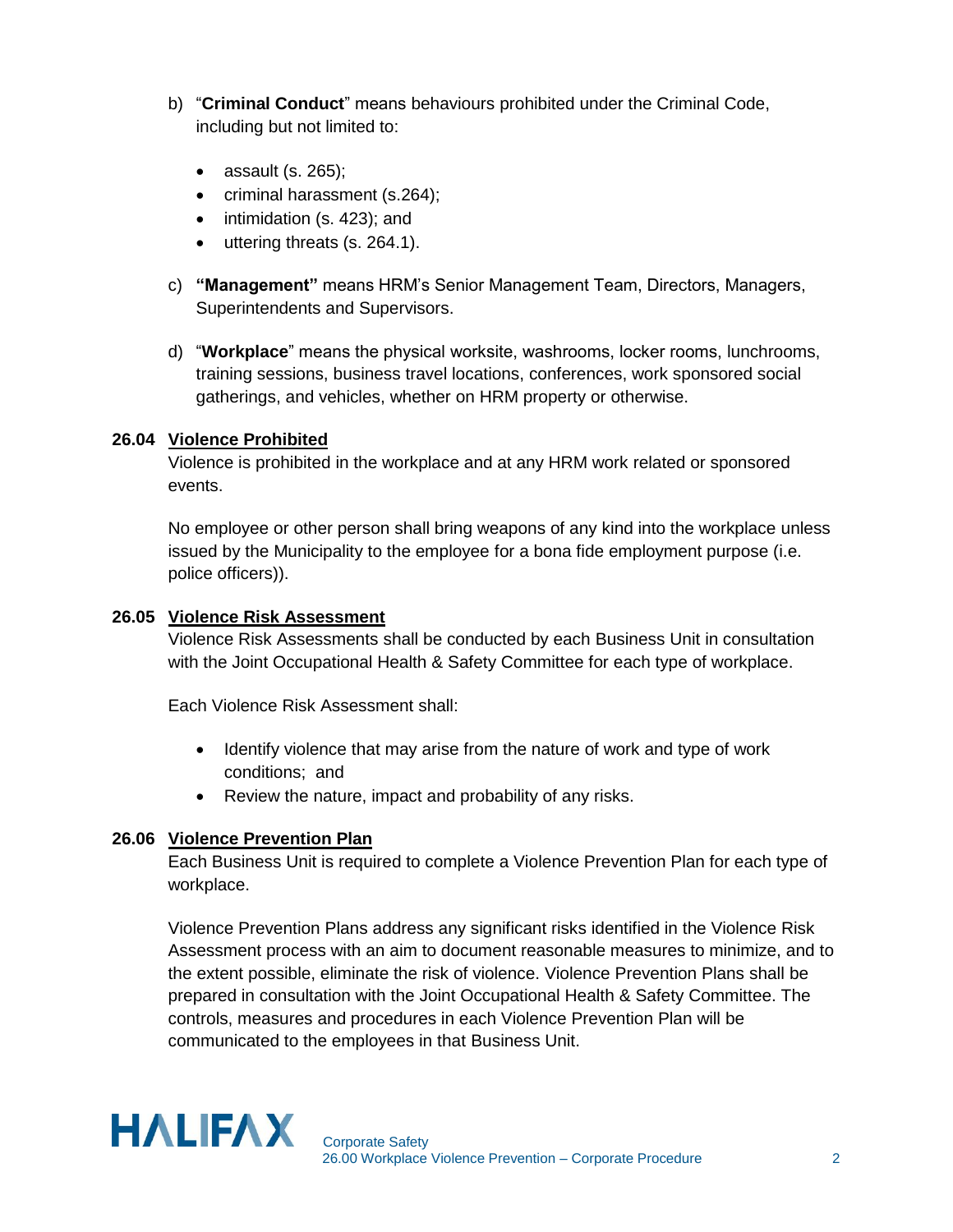## **26.07 Responsibilities**

**Management** shall communicate this Workplace Violence Prevention Corporate Procedure and take the necessary and appropriate steps to advance the goal of providing a workplace free of violence by:

- posting the Corporate Procedure to HRM's Intranet and health and safety communication boards for HRM's employees and making the Corporate Procedure available to any contractor, supplier or volunteer engaged by HRM;
- completing Violence Risk Assessments and Violence Prevention Plans;
- communicating measures & procedures to minimize risks to employees contractors, suppliers, volunteers or other persons present at HRM workplaces;
- informing employees, contractors, suppliers, volunteers or other persons present at HRM workplaces of any significant risk of violence in the workplace (when known) with information on the nature and extent of the risk, including information related to a risk of violence from a person who has a history of violent behavior;
- promptly investigating reports of violence and notifying the Director of the Business Unit and the Manager of Corporate Safety of the results of all investigations;
	- o the Director of the Business Unit shall notify the CAO if criminal conduct is suspected;
	- o the CAO, in consultation with the HRM Solicitor, shall contact the police where it appears that criminal conduct may have taken place;
- cooperating with any police investigation relating to an incident of violence arising in the workplace;
- completing an applicable Workers Compensation form if medical aid is sought;
- addressing any conduct that contributes to violence;
- taking corrective actions where necessary to support this Workplace Violence Prevention Corporate Procedure; and
- providing training or information to employees on this Workplace Violence Prevention Corporate Procedure.

## **Employees** shall:

- act respectfully towards other individuals while at work and/or while participating in any work related activity;
- contact police in the event of emergencies (911);
- report any incidents of workplace violence either experienced or observed, to their immediate supervisor, any other supervisor, and/or Human Resources;

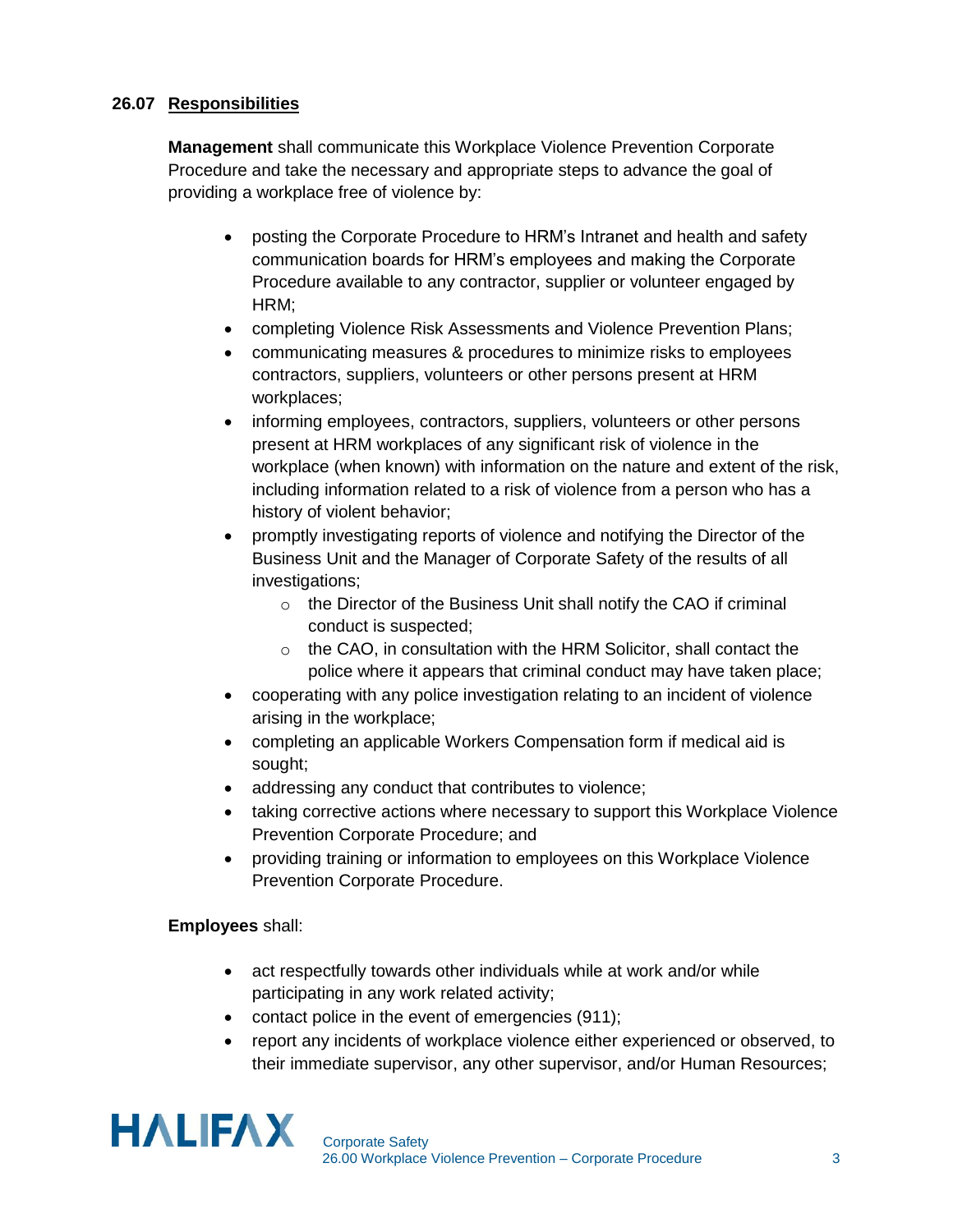- follow established corporate procedures and practices for the prevention of incidents of violence;
- cooperate with any police investigation relating to an incident of violence arising in the workplace;
- cooperate with any Management investigation and/or resolution of matters involving violence in the workplace; and
- participate in training and be knowledgeable of what types of potential acts of violence they may encounter in the workplace as per the risk assessment for their area of work.

**Corporate Safety** shall provide support, advice and recommendations in relation to this Corporate Procedure. Supporting documentation and training will be reviewed and an audit performed to review program implementation among the Business Units.

**Human Resources** shall provide assistance with communication of this Corporate Procedure and assist with the completion of investigations on a case by case basis.

**Joint Occupational Health & Safety Committee** shall be consulted for feedback and/or recommendations on:

- Violence Risk Assessments:
- Violence Prevention Plans; and
- Updates to this Workplace Violence Prevention Corporate Procedure.

A summary on incidents of violence will be shared with the JOHSC to communicate corrective actions.

**Workplace Health Services** shall assist any employee who has been exposed to or affected by violence in the workplace with appropriate critical incident support/debriefing and advise the employee that he/she may consult a health professional of their choice for treatment or counseling. Employees may also use the employee assistance services provided by HRM.

| <b>Employee Assistance Services</b>           |                         |              |  |  |
|-----------------------------------------------|-------------------------|--------------|--|--|
| <b>HRM Corporate Program</b>                  | Homewood Health         | 902-466-3327 |  |  |
|                                               |                         | 800-663-1142 |  |  |
| <b>Halifax Regional Police</b>                | <b>EFAP Coordinator</b> | 902-490-5414 |  |  |
| for HRPA employees                            |                         |              |  |  |
| Halifax Regional Fire and Emergency           | <b>FFAP Coordinator</b> | 902-490-6271 |  |  |
| for IAFF employees and Volunteer Firefighters |                         |              |  |  |

## **26.08 Confidentiality**

Confidentiality is needed to properly investigate a workplace violence incident and to offer proper support to those who may be adversely affected.

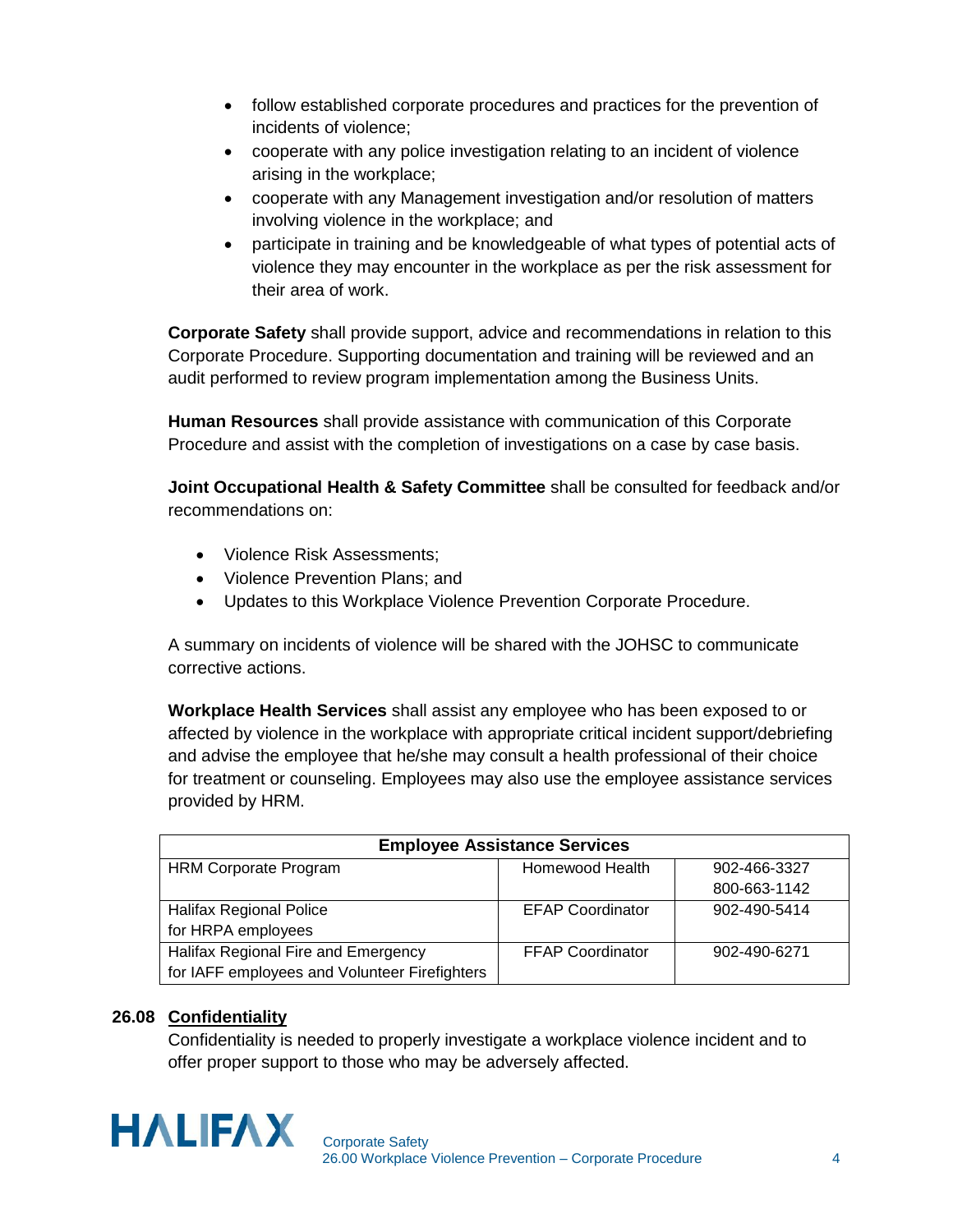Any individual who becomes aware of a workplace violence incident should not disclose any information to a third party other than to his or her Supervisor or Director, Human Resources, the HRM Solicitor, the CAO or the investigating police, or otherwise as required by law or as directed by any of the foregoing individuals.

Nothing in this Corporate Procedure shall limit or interfere with the authority of any person to contact the police for any reason (Emergencies 911; Non-Emergencies 490- 5020).

Confidentiality will be maintained throughout the process to the extent possible and will be dealt with under the provisions of relevant collective agreement(s), Human Resource Policies and/or applicable legislation such as the *Criminal Code*.

## **26.09 Incident Reporting**

Any employee who witnesses an act of violence, is a victim of violence, or is reasonably aware of violence, shall contact the police in the event of an emergency (911) and immediately report the incident to their supervisor, any other supervisor and/or Human Resources.

## **26.10 Managing the Scene of Workplace Violence**

The on-site supervisor will ensure that the area where the incident of violence occurs is properly managed by:

- immediately calling 911 for medical attention and other emergencies;
- removing personnel from the scene;
- ensuring the area is secured so that it may be adequately investigated; and
- cooperating with any police investigation.

## **26.11 Incident Investigation**

Management shall investigate all reports of violence as soon as possible after a reported incident has occurred in order to prevent similar incidents in the future. The following steps shall be followed:

- cooperate with any police investigation;
	- o a police investigation will take priority over any HRM internal investigation (i.e. police will conduct the scene investigation and interview witnesses) and Business Units will concentrate their investigation on preventing similar acts.
- complete the Workplace Violence Incident Investigation Form.
- notify the Director of the Business Unit and the Manager of Corporate Safety of the results of all investigations.

A designate from Human Resources may be assigned to assist with the investigation and the interview process on a case by case basis.

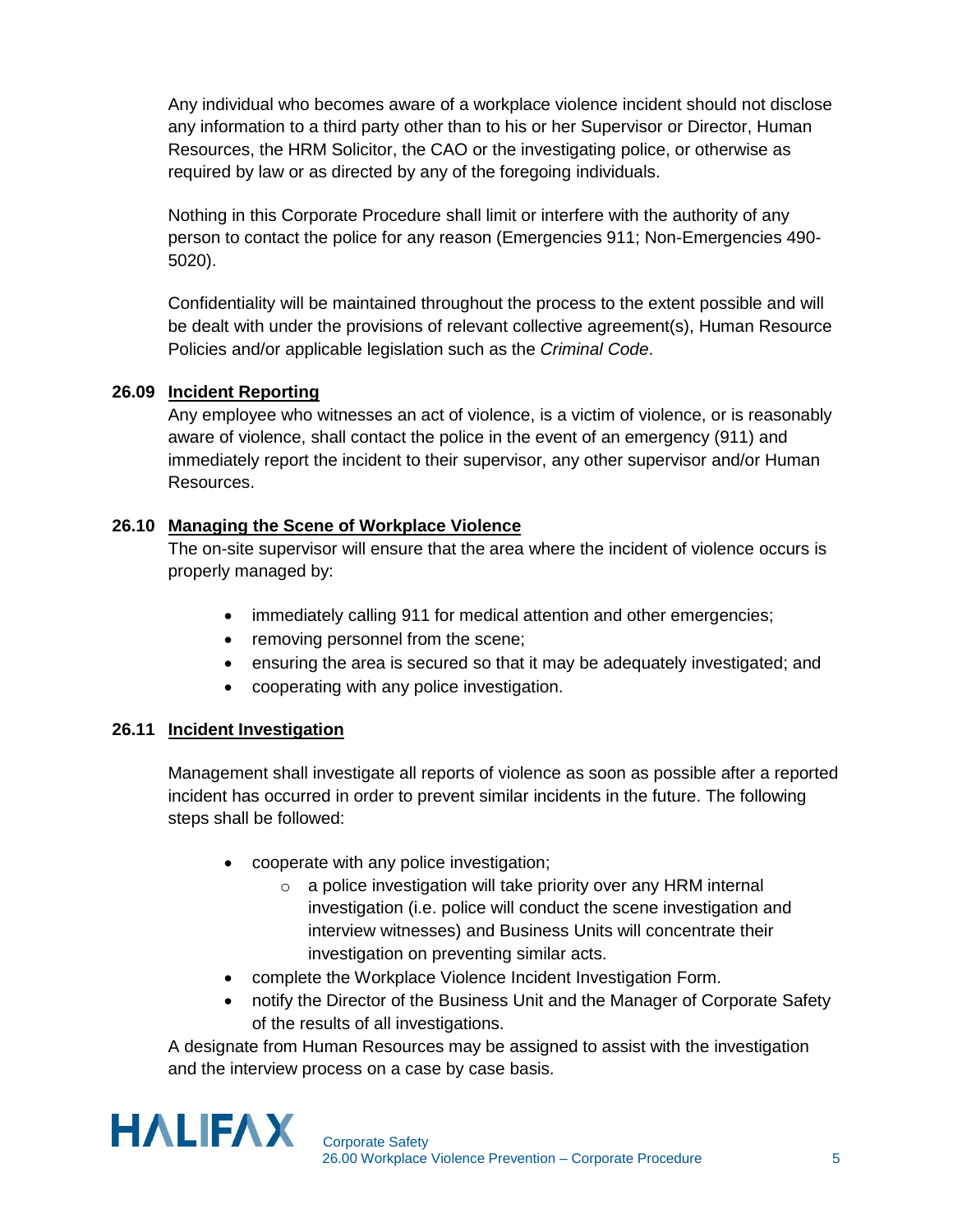## **26.12 Non-Retaliation/Non-Retribution**

No employee shall retaliate against any other employee for reporting violence in the workplace. Furthermore, no employee shall be disciplined for reporting any violence in the workplace, provided such reporting is done in good faith.

## **26.13 Discipline**

The following non-exclusive list of factors will be considered when deciding on disciplinary action related to a workplace violence incident:

- the severity of the incident;
- the circumstances surrounding the incident;
- the prior workplace violence history of the employee(s) involved; and
- applicable provisions of other Acts (i.e. the Police Act).

#### **26.14 Reference Documents**

Nova Scotia Occupational Health & Safety Act Nova Scotia Workers Compensation Act Violence in the Workplace Regulations Workplace Violence Prevention Guidebook Violence Risk Assessment & Violence Prevention Plan Workplace Violence Incident Investigation Form

#### **26.15 Review**

This Workplace Violence Prevention Corporate Procedure shall be reviewed annually by Corporate Safety in consultation with Management and the Joint Occupational Health & Safety Committees.

Violence Risk Assessments & Violence Prevention Plans shall be reviewed:

- every 5 years;
- if an incident of violence occurs that is not identified in the current Violence Risk Assessment; or
- if there are significant changes or renovations in the workplace.

#### **Corporate Procedure Revision Summary**

| <b>Date</b>      | <b>Corporate Procedure Section</b> | <b>Changes</b>                                                                                                                      |
|------------------|------------------------------------|-------------------------------------------------------------------------------------------------------------------------------------|
| November 2, 2014 | Title                              | Policy replaced by Corporate Procedure.                                                                                             |
|                  | Whole document                     | Replaces Workplace Violence Policy<br>dated August 18, 2008. Section 26 of<br>the Corporate Occupational Health &<br>Safety Manual. |